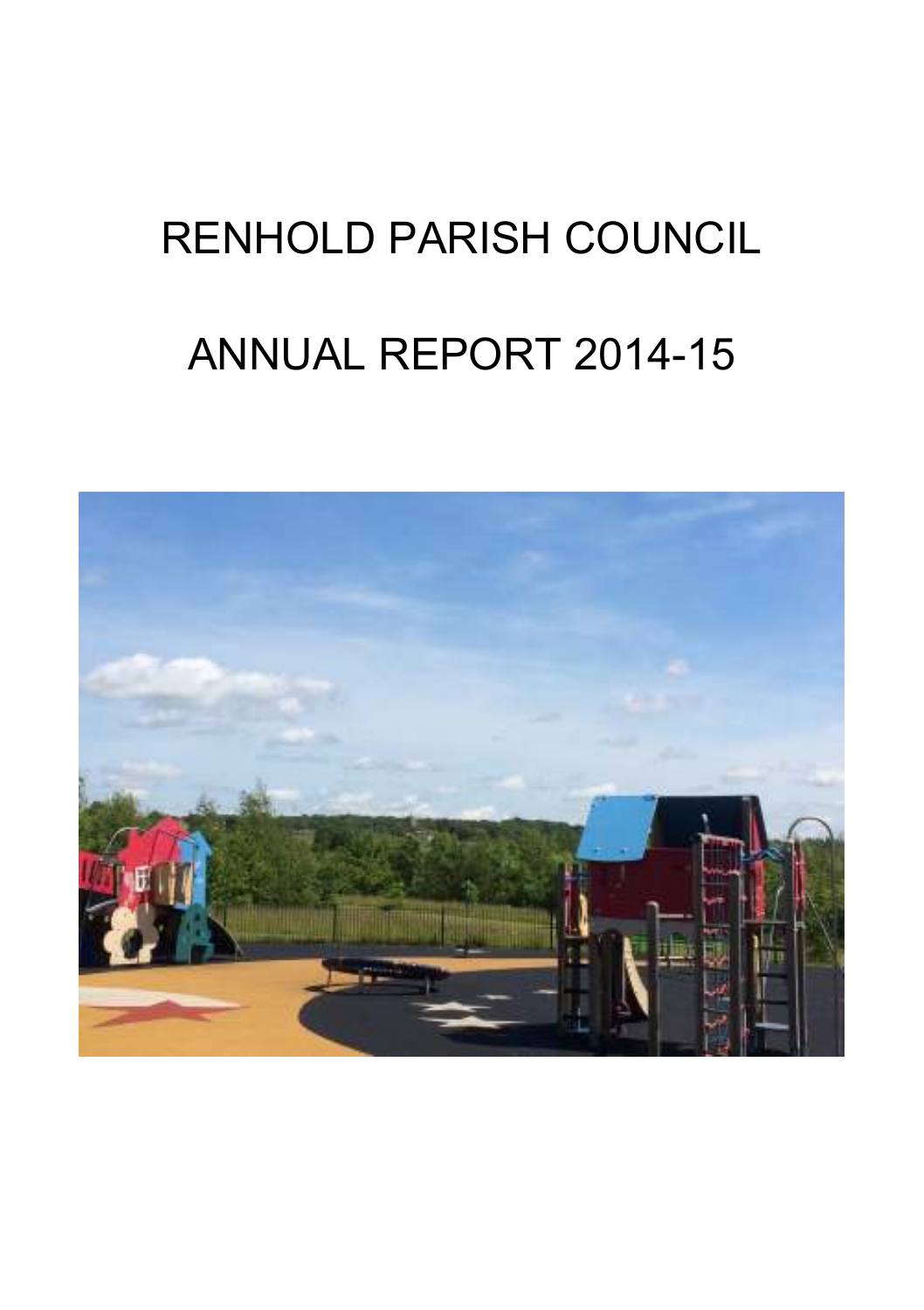This is the  $5<sup>th</sup>$  report that Renhold Parish Council has prepared for delivery to every property in the Parish. It presents information on the Parish Council's activities during 2014 – 15 and shows how your money, in the form of the Parish Precept, has been spent. We hope you find it interesting, and welcome feedback on the content and format.

Ian Slater Chairman Renhold Parish Council

Front Cover All Saints Church, Renhold from The Spires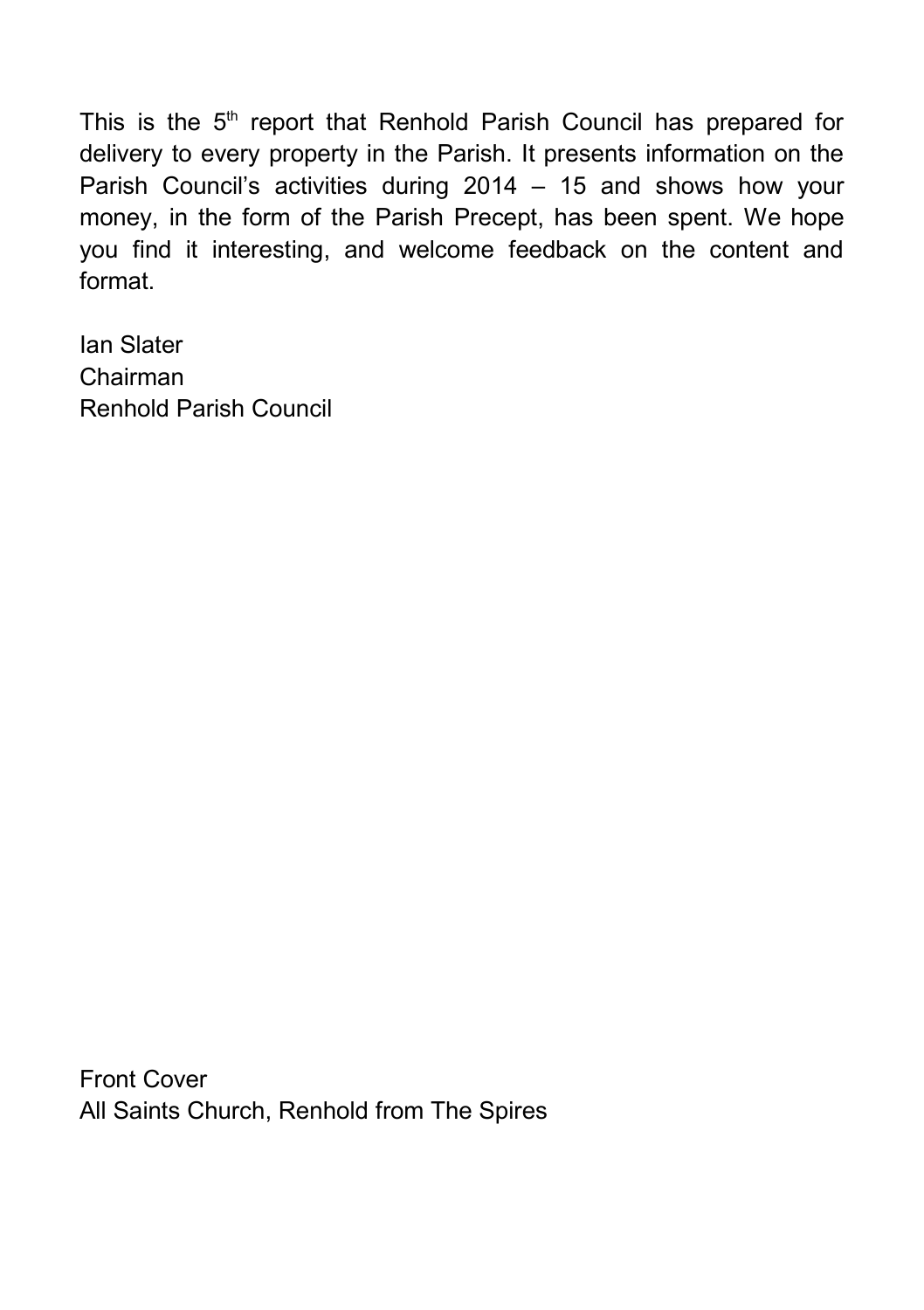## **THE PARISH**

The Parish of Renhold encompasses the original village, essentially a collection of 'ends', and the 3 new estates off Norse Road – Cranbourne Gardens, Aspire and The Spires. Renhold Brook forms the Parish boundary with Bedford. For the Parish Council the village and the new estates present different issues, as reflected in this report.

## **THE PARISH COUNCIL**

The Parish Council comprises 9 Parish Councillors and the Clerk to the Parish Council. 5 Councillors are elected to represent the village ward and 2 each for the Cranbourne Gardens and Spires wards. The Clerk is a paid officer appointed by the Parish Council to keep the Parish Council's business in order.

8 Parish Councillors were elected or co-opted in May 2011and have remained unchanged, and Cllr Stuart Harrison was co-opted in 2014 to fill the vacancy left when Cllr Carl Bernard passed away. In May 2015 Cllrs Stuart Andrews, Ian McDougall and Jim Stapleton retired and a new Council was elected / co-opted. 2014 – 2015 Councillors' details appear at the end of this report.

The Clerk is an on-going appointment. Mrs Lizzie Barnicoat has now been our Clerk for 6 years, during which time we have modernised and improved the way the Parish Council works. We hope you notice the improvements

In October 2011 Renhold Parish Council was awarded Quality Council status, in recognition of how it works, the processes it has in place, how it involves local residents, and many other matters. This is national recognition, and we now have to work to continually improve our standards in order to maintain this status under the new scheme introduced in 2015, the NALC Council Awards.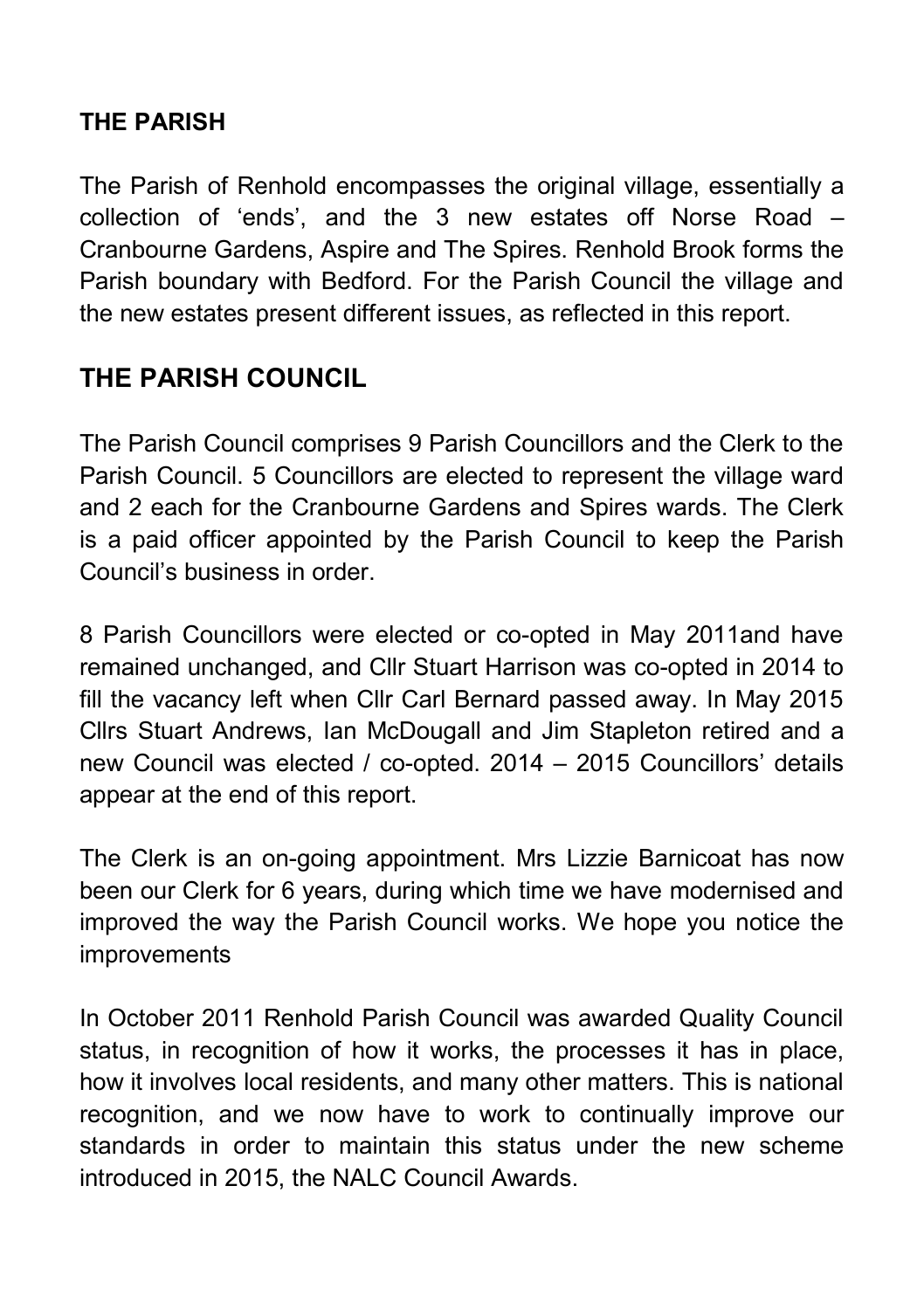## **How We Work**

The Parish Council met 8 times during 2014-15, meetings being held in the Village Hall and the Chapel. Residents are invited to contribute to all items on the agenda, and there's a specific Open Forum item on each agenda when residents can raise matters they are concerned about for the Council to consider. Meetings start at 7.30pm, and we aim to finish by 9.00pm. Borough Ward Councillors are invited to attend and bring us up-to-date on what the Borough Council is doing that impacts on the Parish: sadly Carole Ellis passed away in 2014 and Renhold lost a champion on its behalf in Borough Hall.

To assist the Parish Council, committees are appointed, and their meetings are also open to residents. The Finance Committee met twice during 2014-15, and made recommendations to the Council in respect of matters such as the Parish Precept. The Highways Committee and Employment Working Group did not need to meet during the year. Councillors informally exchanged views on a number of planning applications when Borough Council deadlines fell between full meetings, the decisions then being endorsed by the Council at its next meeting.

Parish Councillors attend many other meetings as representatives of the Parish Council. These are principally with the Borough Council's Town and Parish Network, the Borough Assembly, the Bedfordshire Association of Town and Parish Councils, and with our MP. There are also workshops and training sessions on being a Councillor and on the rapidly changing planning system, and meetings with Officers from the Borough Council and the Police – for example, and especially, on traffic issues.

In Renhold, Parish Councillors are not paid for their work and Councillors have not claimed expenses either. The cost of the Clerk is determined in relation to national scales.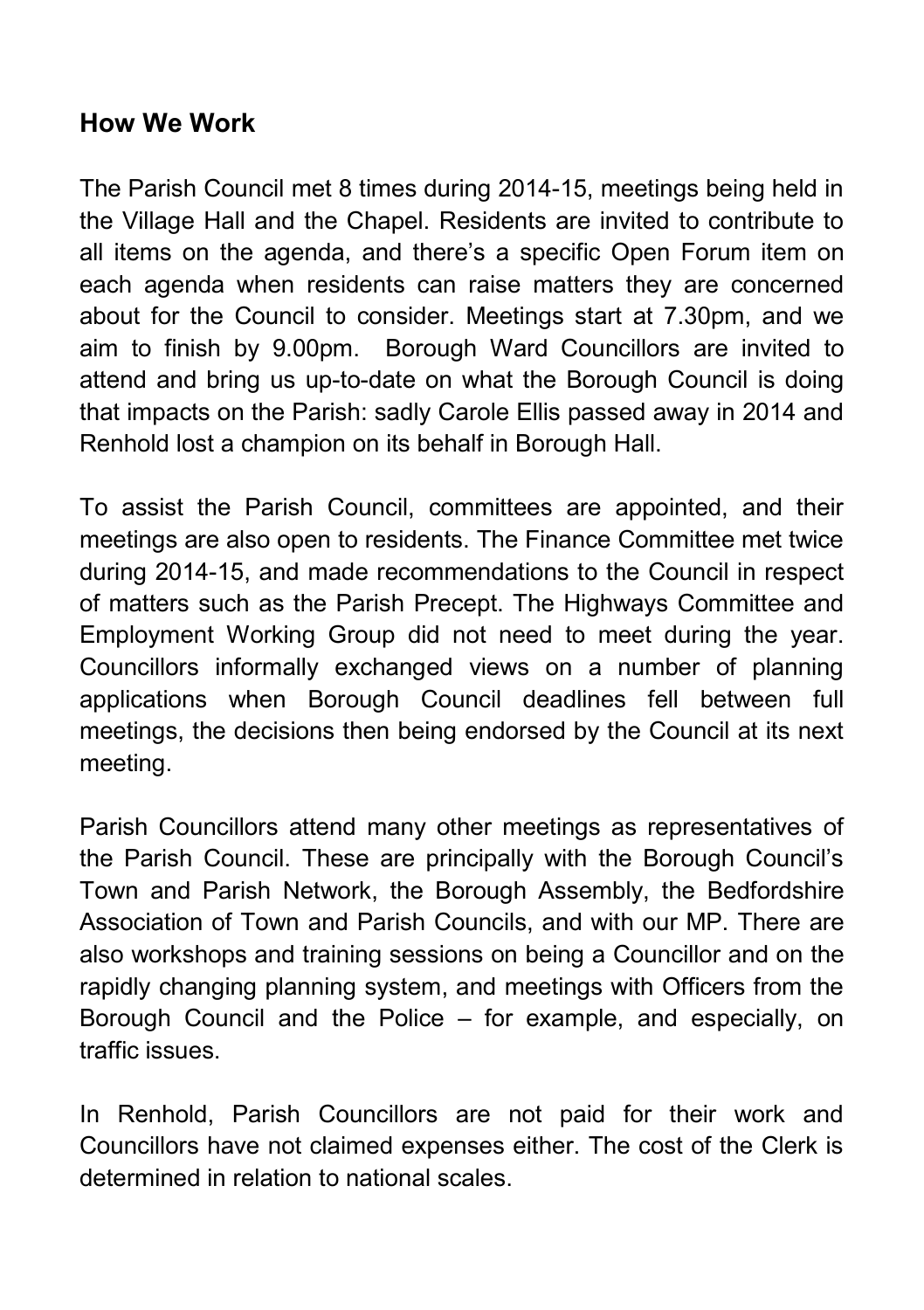## **HIGHWAYS AND TRAFFIC**

Traffic issues have again dominated the Parish Council's agenda in 2014-15.

In the new estates the issues centre on on-going maintenance, including weed control, which in turn revolves around when roads, footways, open spaces and drains will be adopted and become the responsibility of the Borough Council. The Parish Council has supported local residents in endeavours to progress adoption and to provide maintenance by the house-builders in the meantime. Interestingly, roads and open spaces on the Aspire development will be retained and maintained in perpetuity by Orbit Homes. Parking on roads in the new estates, especially on The Spires, is becoming an issue.

In the village the issues relate essentially to the failure by the authorities to enforce measures already in place to address speeding, rat-running and overweight traffic, and the traffic issues associated with Renhold VC Lower School. A 7.5 tonne weight limit is supposed to protect Hookhams Lane from excessively heavy goods vehicles [HGVs]. The Traffic Regulation Order [TRO] is supposed to protect Church End to Water End from traffic using this route as a short-cut to and from the A421 bypass, and speed limits are supposed to protect residents throughout the village from speeding traffic.

The Parish Council, greatly assisted by Keith Herkes, has tried to progress action on these matters throughout the last year.

A number of Parish Councillors and residents have now been trained as part of the Community Speed Watch initiative, and they have been active throughout 2014 - 15 reinforcing the message that there is a speed limit of just 30mph throughout the village. Offending vehicles are reported to the Police who then contact drivers.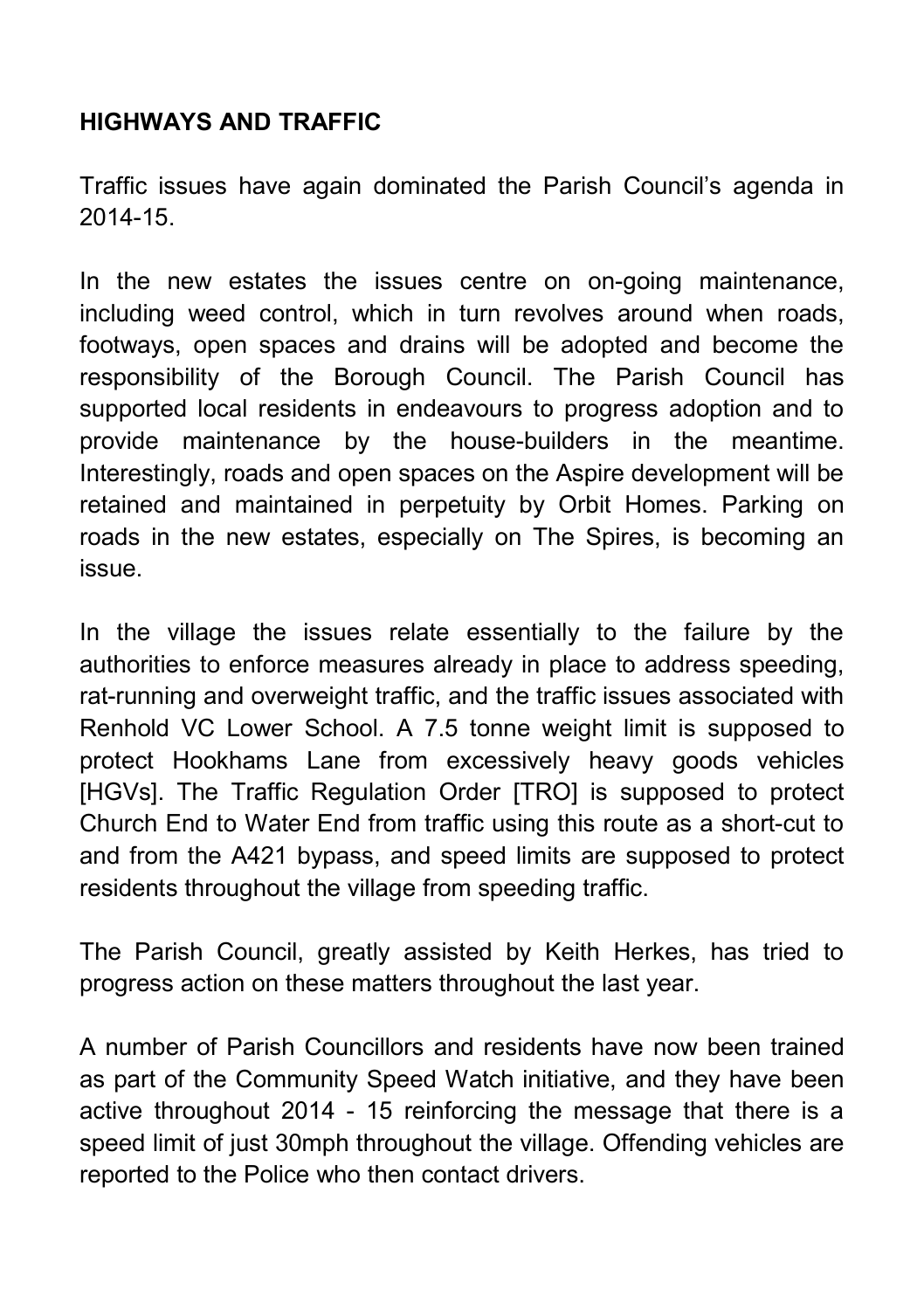We have continued to report overweight lorries in Hookhams Lane to the Borough Council and understand that officers do contact the firms so identified to advise them of the restriction.

The TRO continues to be a problem. Although the Borough Council and Police have again used number plate recognition cameras few repeat offenders were identified. A particular issue identified by some residents is that the TRO prevents residents of Wilden Road and Salph End from driving through their own village to and from the A421 during the restricted period, which they consider to be unfair. The Parish Council has continued to look for a solution, but we are not confident that there is one. The Parish Council, with local residents, fought hard to get a TRO to protect residents within it from excessive volumes of speeding traffic, and this requirement continues to exist.

In order to reinforce the speed limit message, in 2014 the Borough Council planned to install white 'gates' and / or 'dragons teeth' road markings at the Green End, Wilden Road and Ravensden Road village limits. Unfortunately this did not happen. It was also hoped that average speed cameras would be installed between Top End and Green End, but for technical reasons this too did not happen. Surveys undertaken of traffic volumes and speeds along Ravensden Road and Green End identified in excess of 20,000 and 15,000 vehicle movements respectively over a 7 day period, with a significant proportion of vehicles exceeding the speed limit. These surveys have reinforced the need for any measures to reduce both volumes and speeds of traffic in the village.

The Parish Council can report that the necessary equipment for the average speed cameras is now with the Borough Council which is waiting for an electricity supply to be provided. There will now be cameras at Wilden Road, Top End and Green End, and the white gates will be installed as part of the works. Evidence elsewhere where average speed cameras have been installed is that motorists who cannot speed look for alternative routes, so the cameras have the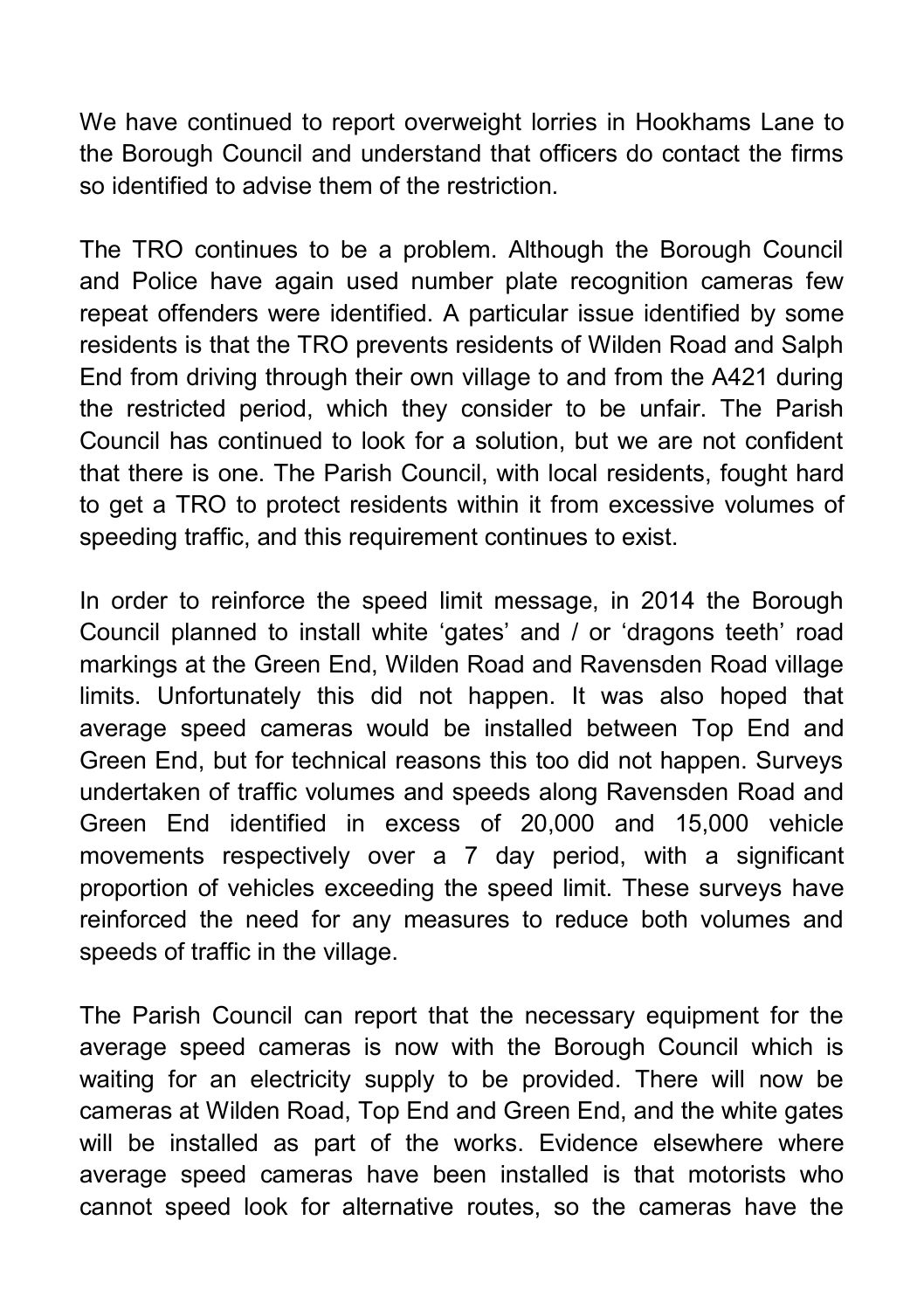potential to reduce both the numbers of vehicles and their speeds. Offenders will receive a fixed penalty ticket.

The Parish Council has requested a second set of cameras for Ravensden Road, and has offered a financial contribution to the cost.

The issue with traffic at Renhold Lower School centres on the volume of parking at the start and finish of the school day. This affects the whole of Church End, causing traffic congestion and greatly increased risk of accidents, and causes annoyance to residents whose drives may be obstructed. It also affects the punctuality of bus services when buses cannot get through the congestion. The school is to have a 20mph speed limit, at an unspecified date, but this will merely slow traffic down and not restrict car parking. At the Parish Council's request double yellow lines have been installed at the traffic lights and on the blind bend before the church to aid traffic flow, and in 2015 – 16 further double yellow lines will be requested to address other problem areas. The Parish Council, with local residents, will keep trying to find a solution to the parking problem.

There are then the day-to-day issues of road and footpath repairs, which we report to the Borough Council, and the Parish Council identifies the priorities each year for inclusion in the Borough Council's annual maintenance programme.

The Parish Council will continue to give all of these issues its full attention in 2015 -16, but residents must understand that the Parish Council has no formal powers on highway matters and so cannot, itself, resolve them.

## **PLANNING**

The Parish Council is consulted by Bedford Borough Council on all planning applications in the parish and on all planning policy documents as they pass through their various stages. In 2014 -15 the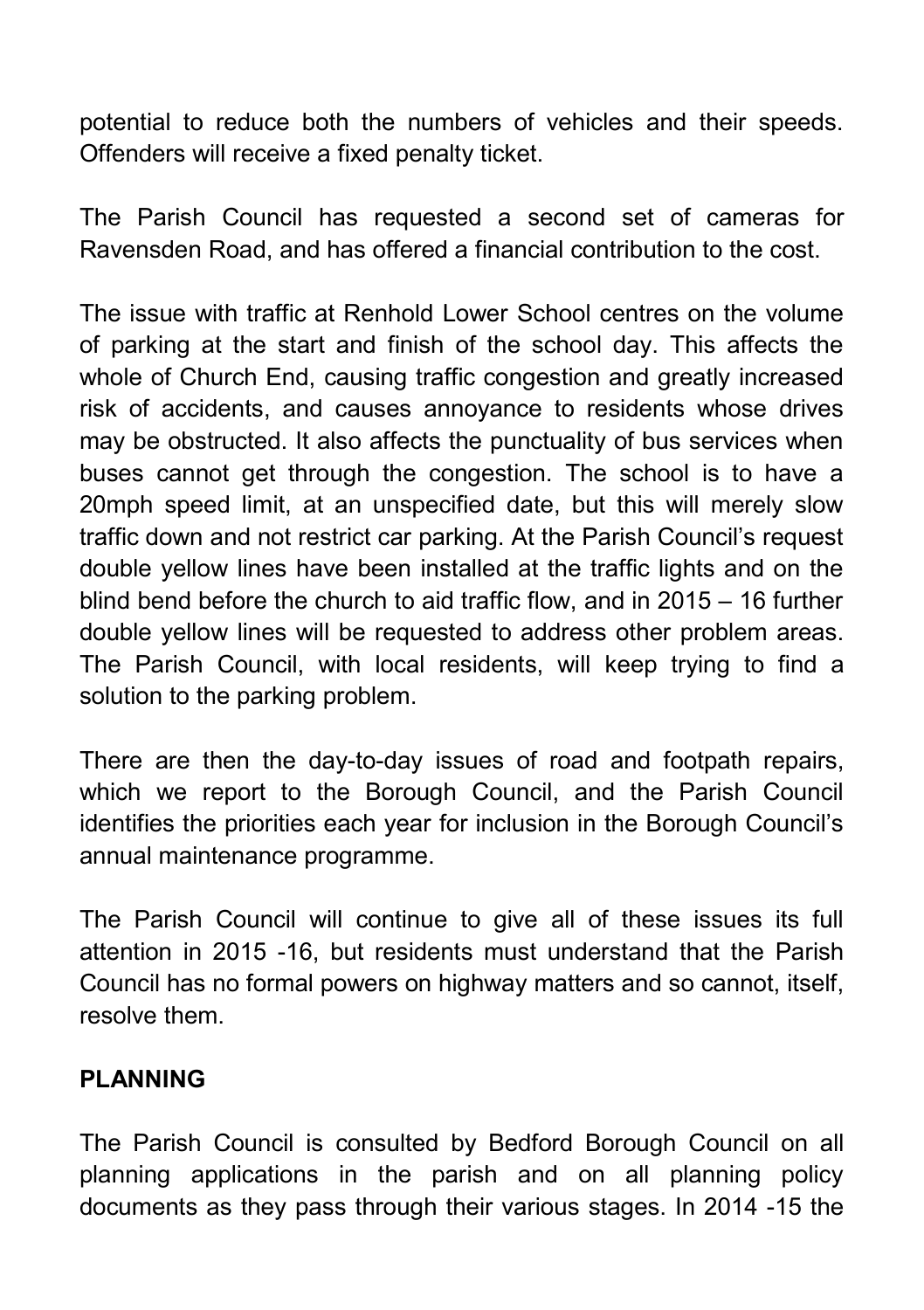Parish Council commented on 27 planning applications, ranging in scale from the new estates to small domestic extensions, garages and garden fences.

Our views are not always accepted by the Borough, but most are. In March 2015 the Parish Council Chairman attended and addressed a Borough Council Planning Committee meeting to promote the Parish Council's views on a specific application, and as a result the Planning Officer's recommendation was overturned by Borough Councillors.

Unfortunately the future of The Three Horseshoes site remains unclear. Unfortunately too, the Borough Council, against the wishes of the Parish Council, has allowed an application for a playing field for the Aspire estates to be constructed on the village side of the bridleway. As a plus, the application for a wind turbine on Ravensden Hill was withdrawn by the applicant.

During 2014 – 15 the Parish Council had the opportunity to comment on proposals by land-owners and developers for 18 sites in Renhold to be considered for development in the Bedford Borough Local Plan 2032. Together these could generate up to 1900 additional homes in Renhold, together with commercial uses such as offices, warehouses and retail. A 4 page response was submitted by the Parish Council, objecting to all 18 proposals, and the Borough Council is likely to consult further in the autumn of 2015.

## **ENVIRONMENT**

Much of the work in relation to traffic and planning is principally directed to improving the Parish's environment. The Parish Council is responsible for cutting the grass verges, There are now Street Champions for most roads in the village and some in the new estates, and they undertake regular litter picks that have greatly improved the Parish's environment.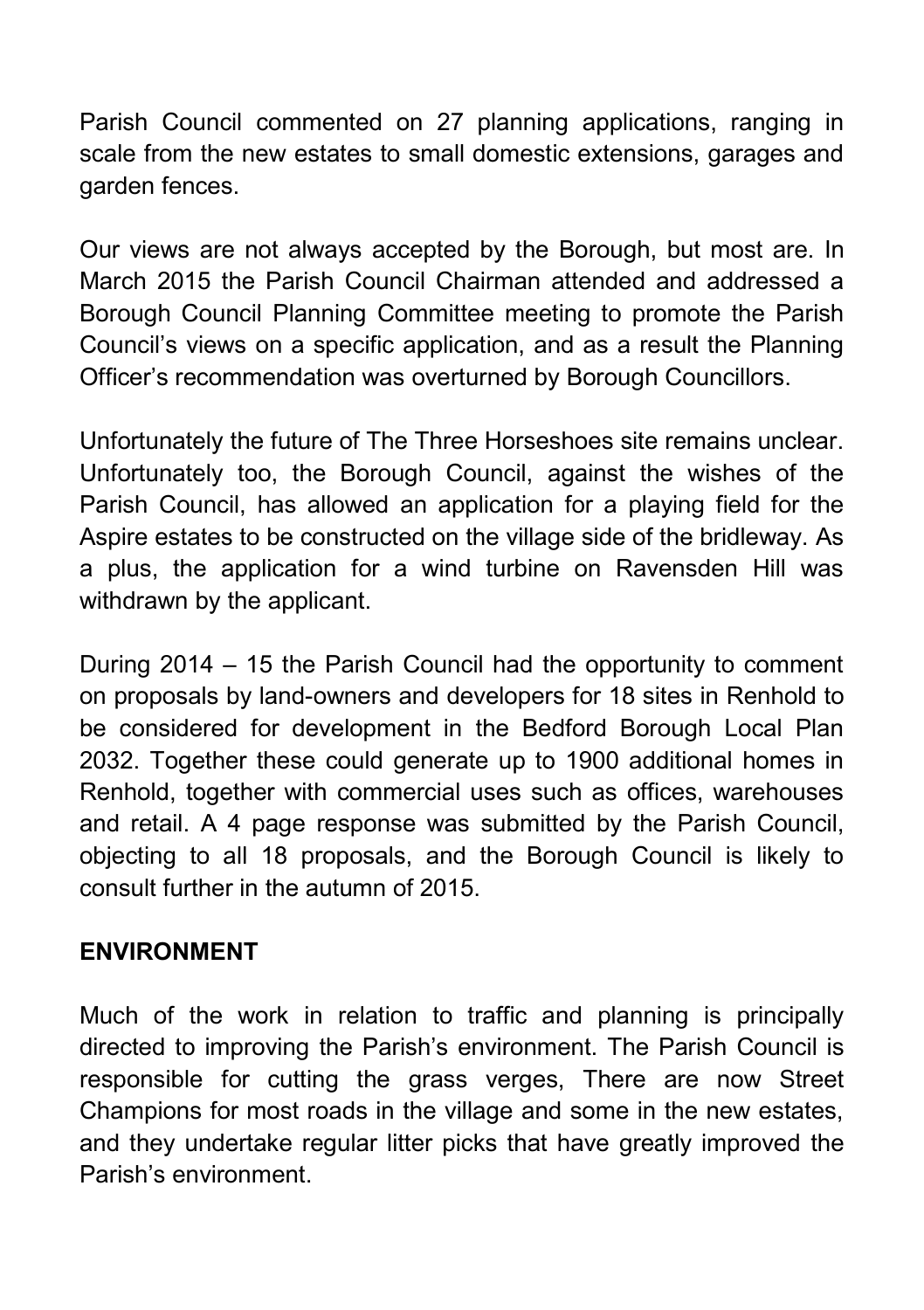## **FINANCE**

The Parish Council is funded by the Parish Precept – you may have seen it referred to on your Council Tax bill. In 2014-15 this was again set at £17,000, the same level for 3 years now, and this is split between the residential properties in the parish. As more houses are built off Norse Road, the amount required from each property in Renhold is reduced. As a responsible council the Parish Council has regard to future events when setting the precept, and is also accumulating savings to address requirements such as the average speed cameras. We provide grants to a number of local organisations. The budget is summarised at the end of this report. In 2014 - 15 the Parish Council's expenditure was within budget, with an underspend overall, although an element of this was collected to be put into the reserves. For 2015 - 16 the Parish Precept has remained at £17,000.

## **OTHER MATTERS**

The Parish Council has continued to develop an e-mail circulation list to facilitate the speedy and economic circulation of information to residents, and will now be working with residents interested in developing a Renhold website to promote the village and its organisations.

There are reports each month in the Village Magazine on the Parish Council's activities, and you can always attend a meeting if something in particular interests you.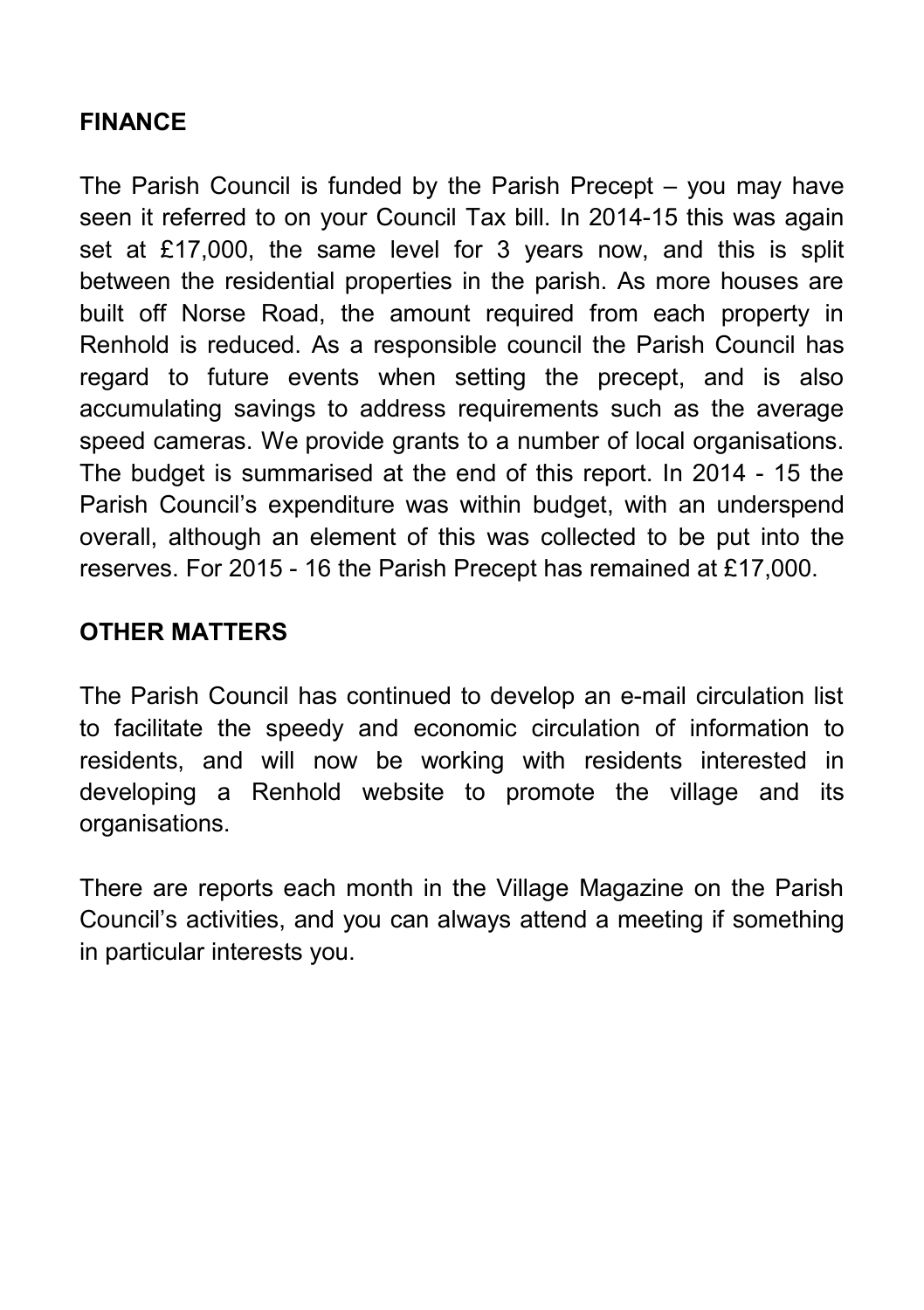# **RENHOLD PARISH COUNCIL – BUDGET 2014/15**

| <b>ITEM</b>                 | <b>BUDGET</b> | <b>EXPENDITURE</b> |
|-----------------------------|---------------|--------------------|
| Grants                      |               |                    |
| Good Neighbours             | 152           | 0                  |
| PCC Churchyard              | 500           | 500                |
| Sports Club                 | 600           | 500                |
| Village Magazine            | 1750          | 2076               |
| Contingency                 | 998           | 700                |
| <b>War Memorial</b>         | 700           | 725                |
| <b>Property Repair</b>      | 1500          | 990                |
| <b>Bus Shelter</b>          | 220           | 220                |
| <b>Grass Cutting</b>        | 2500          | 2661               |
| Administration              | 3097          | 1859               |
| <b>Clerk of the Council</b> | 6300          | 5682               |
| Long Term Fund              | 1000          | $\overline{0}$     |
| Contingencies               | 2500          | 0                  |
|                             |               |                    |
| <b>ITEM</b>                 | <b>BUDGET</b> | <b>INCOME</b>      |
| Precept                     | 17352         | 17352              |
| VAT Refund                  | 0             | 0                  |
| <b>Bank Interest</b>        | 0             | 24                 |
| <b>Grass Cutting</b>        | 1164          | 1164               |
| Other income                | 0             | 1000               |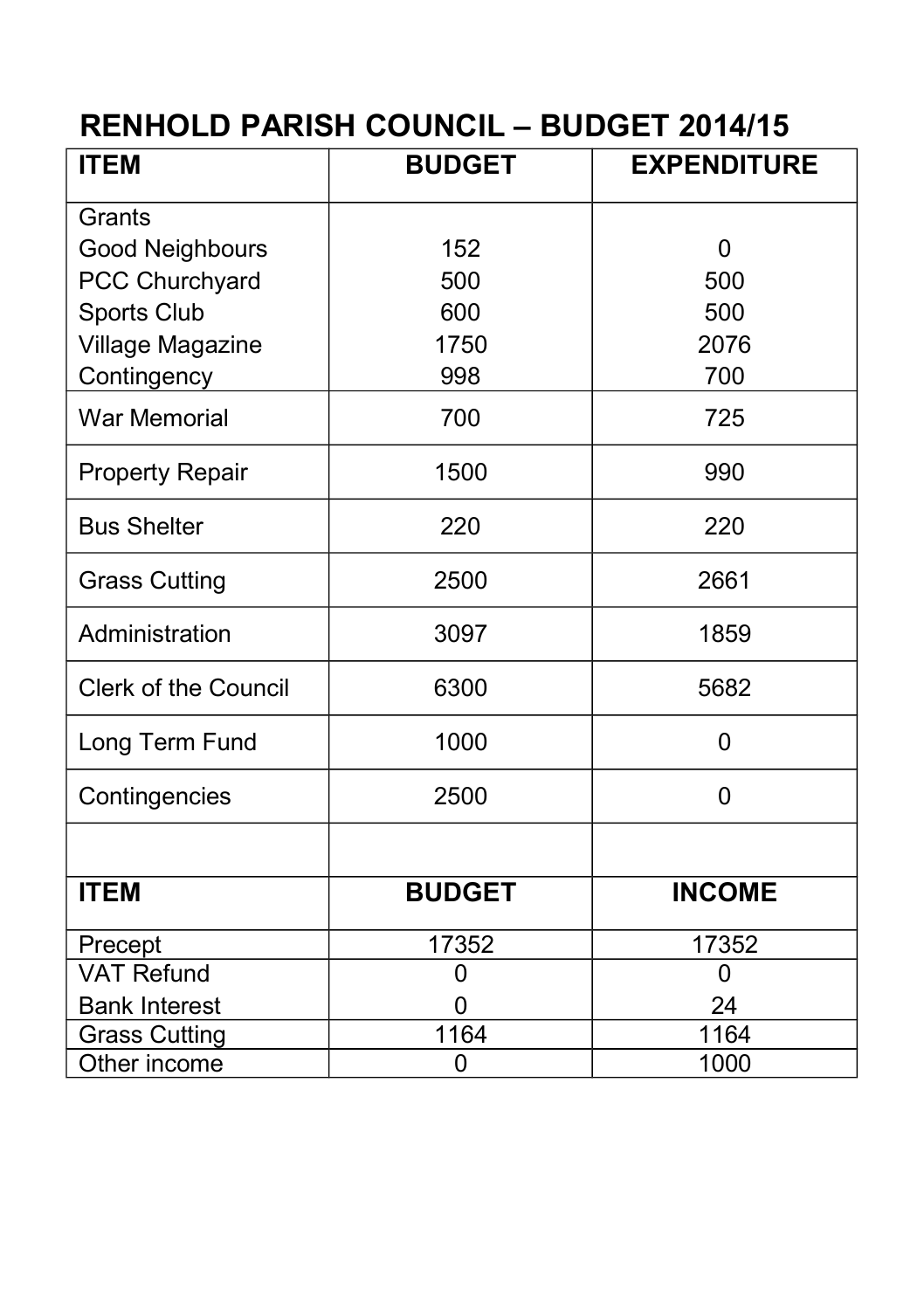# **RENHOLD PARISH COUNCIL 2014 – 15**

## **CLERK**

 Mrs Lizzie Barnicoat, 30 King William Close, Kempston, MK42 7BA, Tel 01234 841835, E-Mail lizzie\_barnicoat@hotmail.com

## **COUNCILLORS**

| Stuart Andrews [Vice Chairman] | 01234 341246 |
|--------------------------------|--------------|
| Susan Brunsden                 | 01234 266281 |
| Margaret Dean                  | 01234 771520 |
| <b>Albert Gurney</b>           | 01234 870044 |
| <b>Stuart Harrison</b>         | 07463736120  |
| Jim Leydon                     | 01234 870705 |
| lan McDougal                   | 01234 772776 |
| Ian Slater [Chairman]          | 01234 772471 |
| James Stapleton                | 01234 771457 |

## **WARD COUNCILLORS 2014 – 15**

| Carole Ellis | Phil Merryman  |
|--------------|----------------|
| Stephen Moon | Slyvia Gillard |

At the election in May 2015 Parish Councillors Andrews, McDougal and Stapleton retired. We thank them for their work on behalf of residents over many years, and especially Jim Stapleton who was on the Parish Council for more than 30 years.

Details for the Parish Councillors in 2015 – 16 are on the following page.